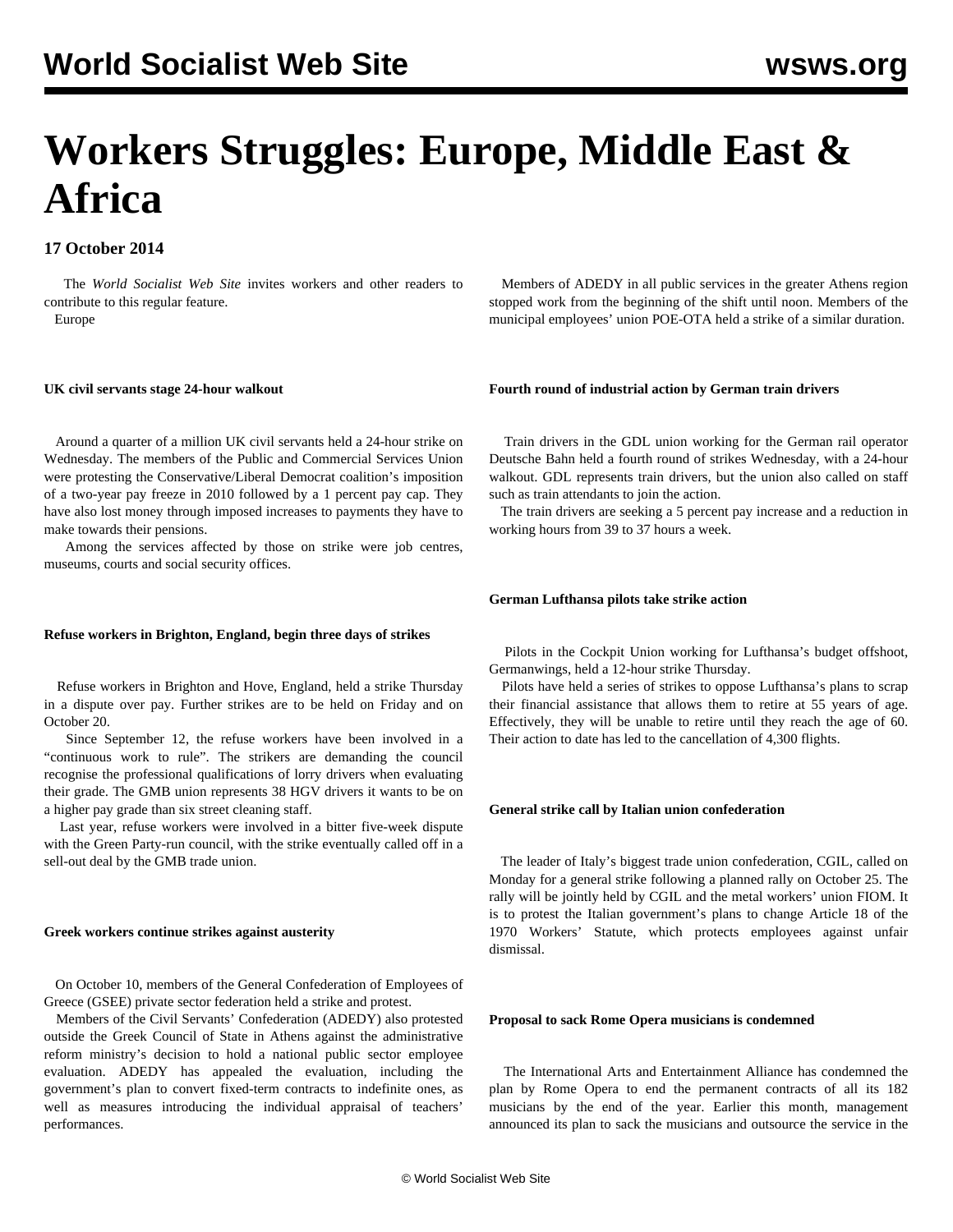## **Moroccan unions call national strike**

 Morocco's three largest unions, the Moroccan Labour Union (UMT), the Democratic Labour Federation (CDT) and the Democratic Federation of Labour (FDT), have announced a 24-hour strike beginning October 29.

 The strike will include public sector workers, those in the private sector and agricultural employees. It is to protest the Moroccan government's plans to reform the pension system, which will cut retirement income. The government is also seeking to cut subsidies, which will impact living standards.

 Following the so-called Arab Spring in 2011, the Moroccan government had increased subsidies to head off any movement in the working class, but now wants to claw back the concessions it made.

Africa

## **Strike by Ebola health workers in Liberia ends**

 The National Health Workers Association called off after two days a strike by Liberian health workers to demand payment of promised safety bonuses. Liberia is the West African country suffering most deaths from the Ebola crisis. Up to October 13, there had been 2,300 deaths from the Ebola virus in Liberia, of which 95 were health workers.

 The Liberian Health Workers Union says the strike call was "massively" supported. Health workers in the capital, Monrovia, had already been on a go-slow for three days prior to the strike at Island Clinic, which is the largest government-run Ebola clinic. The Island Clinic is supported by the World Health Organisation. A patient at the clinic said that no staff were taking care of them and that those who can walk are trying to escape over the fence.

 The health workers' union chairman said that apart from the nonpayments of bonuses, many of the workers are not being paid their regular wages. Health workers in Sierra Leone, Liberia's neighbour, where 97 health workers have died from the virus and have responsibility for burying Ebola deaths, have been on strike from last week over late payment of bonuses.

## **Nigerian teachers in River State demand Ebola preventative measures**

 The Nigerian teachers' union has advised its members not to return to work before Rivers State government has distributed Ebola virus protection materials in all its schools. The Rivers State administration has declared its receipt of N200 million (US\$1.2 million)) of Ebola Virus Disease money in August.

 The National Union of Teachers (NUT) issued the directive, saying it was not happy with the administration's implementation of the precautionary measures. The NUT said that its investigation revealed that only 5 out the 23 local government areas in the state had installed the Ebola preventive measures. The union has instructed its members to stay at home until kits consisting of a thermometer, soaps, hand sanitisers and

buckets.

#### **South African paramedics protest**

 Paramedics at Gauteng Emergency Medical Services, South Africa, went out on strike on Monday demanding overtime payment and better working conditions. A paramedic at Prinshof ambulance station said he regretted putting patients at risk, but they had been demanding better working conditions and payment of overtime for four years. He said the paramedics were putting in 192 hours in a month, but are only contracted to work 160 hours, and were not paid overtime for the extra hours. Other areas involved are Soshanguve, Hammanskraal, Temba, Cullinan and Ekangala.

 The paramedics' spokesperson went on to say that the fire brigade and ambulances had no running water at their stations, and at their site 18 staff had to use the same toilet. He said 14 advanced support technicians had left to the private service because of poor working conditions. He referred to the ambulances as hearses, saying, "What do you do with an ambulance with no oxygen cylinder?"

#### **South African postal staff oppose redundancies**

 The Communications Workers Union (CWU), on strike for 10 weeks at the South African Post Office, has condemned management for imposing compulsory redundancies.

 In response to management's demand for a further 106 job cuts, the union says workers should be placed in jobs advertised in the post office or located in positions left by oversubscription. The CWU has accused management of shady dealings and incompetence and demanded the government replace them.

#### **Kenyan flower growers demand hygienic work conditions**

 Some 2,000 Kenyan workers at Karutura Flower Farm (rebranded Twiga Roses) have gone on strike demanding the provision of soap. One worker explained the farm is obliged to provide the soap but has failed to do so for the last five months.

 A representative of the Kenyan Agricultural Workers Union said the soap was only a minor issue and that the company was sitting on a time bomb. He followed up by saying the company had not passed on union subscriptions for the last five months.

## **Kenyan teachers walk out of talks**

 Kenyan teachers' unions walked out of negotiations with the Teachers Service Commission (representing government) Tuesday, demanding it meet their claims or they go on strike. The Kenyan Union of Post Primary Teachers (KUPPET) secretary general said the negotiations had collapsed and that the government negotiating committee had come with no offer, and not even with the document sent from the union for discussion.